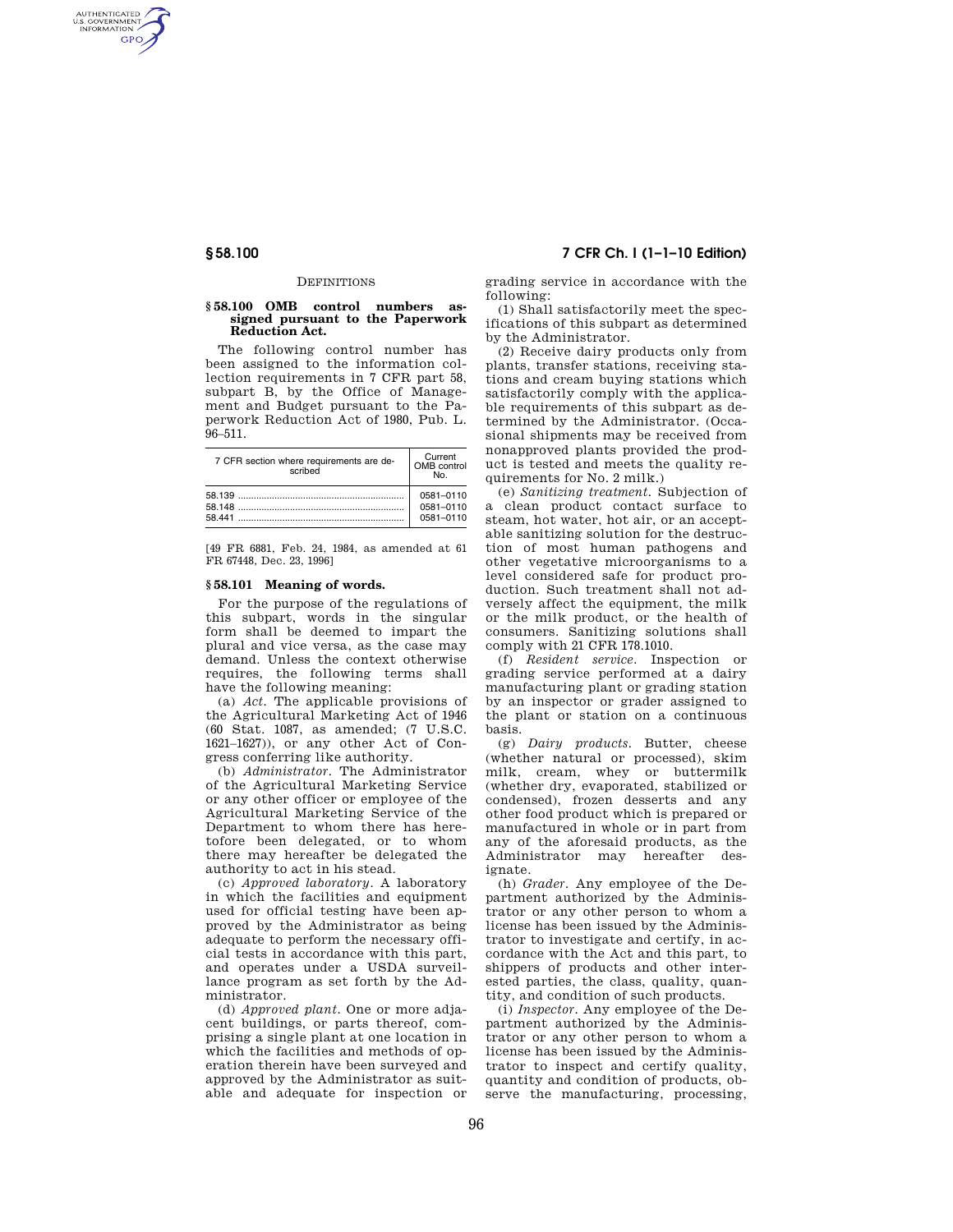## **Agricultural Marketing Service, USDA § 58.101**

packaging and handling of dairy products, and to perform dairy plant surveys in accordance with the regulations of this part.

(j) *Inspection or grading service.* Means in accordance with this part, the act of (1) drawing samples of any product; (2) determining the class, grade, quality, composition, size, quantity, condition, or wholesomeness of any product by examining each unit or representative samples; (3) determining condition of product containers; (4) identifying any product or packaging material by means of official identification; (5) regrading or appeal grading of a previously graded product; (6) inspecting dairy plant facilities, equipment, and operations; such as, processing, manufacturing, packaging, repackaging, and quality control; (7) supervision of packaging inspected or graded product; (8) reinspection or appeal inspection; and (9) issuing an inspection or grading certificate or sampling, inspection, or other report related to any of the foregoing.

(k) *Milk.* The term *milk* shall include the following:

(1) Milk is the lacteal secretion, practically free from colostrum, obtained by the complete milking of one or more healthy cows. The cows shall be located in a Modified Accredited Area, an Accredited Free State, or an Accredited Free Herd for tuberculosis as determined by the Department. In addition, the cows shall be located in States meeting Class B status or Certified-Free Herds or shall be involved in a milk ring testing program or blood testing program under the current USDA Brucellosis Eradication Uniform Methods and Rules.

(2) Goat milk is the lacteal secretion, practically free from colostrum, obtained by the complete milking of one or more healthy goats. The goats shall be located in States meeting the current USDA Uniform Methods and Rules for Bovine Tuberculosis Eradication or an Accredited Free Goat Herd. Goat milk shall only be used to manufacture dairy products that are legally provided for in 21 CFR or recognized as non-standardized traditional products normally manufactured from goats milk.

(l) *Official identification.* Official identification is provided for use on product packed under USDA inspection. Any package label or packaging material which bears any official identification shall be used only in such manner as the Administrator may prescribe, and such official identification shall be of such form and contain such information as the Administrator may require.

(m) *Official Methods of Analysis of the Association of Official Analytical Chem*ists. "Official Methods of Analysis of the Association of Official Analytical Chemists,'' a publication of the Association of Official Analytical Chemists International, 481 North Frederick Avenue, Suite 500, Gaithersburg, MD 20877–2417.

(n) *Pasteurization* (*Pasteurized*). Pasteurization shall mean that every particle of product shall have been heated in properly operated equipment to one of the temperatures specified in the table and held continuously at or above that temperature for at least the specified time (or other time/temperature relationship equivalent thereto in microbial destruction):

FLUID PRODUCTS

| Temperature                                                           | Time |
|-----------------------------------------------------------------------|------|
|                                                                       |      |
| 161 °F (high temperature short time pas- 15 seconds.<br>teurization). |      |
| 191 °F (higher heat shorter time pasteur- 1.0 second.<br>ization).    |      |
| 194 °F (higher heat shorter time pasteur- 0.5 second.<br>ization).    |      |
| 201 °F (higher heat shorter time pasteur- 0.1 second.<br>ization).    |      |
| 204 °F (higher heat shorter time pasteur- .05 second.<br>ization).    |      |
| 212 °F (higher heat shorter time pasteur- .01 second.<br>ization).    |      |

PRODUCTS HAVING DAIRY INGREDIENTS WITH A FAT CONTENT OF 10 PERCENT OR MORE, OR CONTAIN ADDED SWEETENERS

| 150 $\degree$ F | 30 minutes. |
|-----------------|-------------|
| 166 $\degree$ F | 15 seconds  |

## FROZEN DESSERT MIX 155 °F ....................................................... 30 minutes.

| 175 | 25 seconds |
|-----|------------|
|     |            |

## CONDENSED MILK TO BE REPASTEURIZED 166 °F ....................................................... 15 seconds.

(o) *Plant survey.* An appraisal of a plant to determine the extent to which